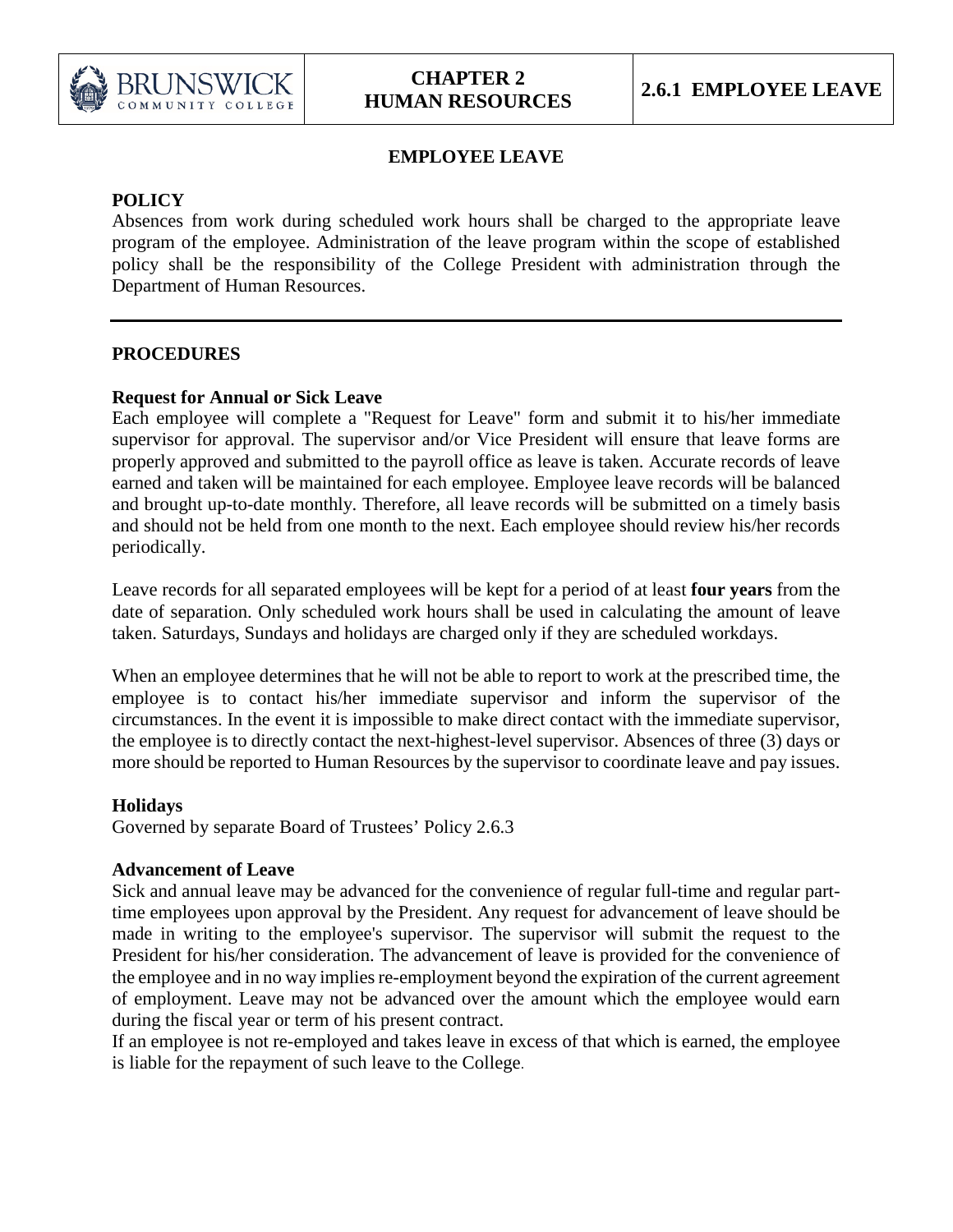

## **Termination of Leave Benefits**

When employees resign, their last day worked is their last day of employment. When employees plan to retire and wish to use annual leave for a period of time before active employment ceases, the employee stops earning annual and sick leave and is not eligible to take sick leave. The employee will not be charged leave for an institutional holiday.

#### **Aggregate Service (Leave)**

All annual employees who work full-time or more than half time accumulate Aggregate Service. Credit is given for employment when properly verified from the following:

- 1. All annual employment with the State of North Carolina whether such service was exempt from or subject to the Personnel Act.
- 2. All annual employment with institutions of the System of North Carolina Community Colleges and the public schools of North Carolina, with the provision that a school year is equivalent to one full year.
- 3. Authorized Military Leave and Civil Leave.

#### **Sick Leave Program**

A full-time regular employee shall earn sick leave for each month employed at the rate of eight (8) hours per month. Part-time (30 hour) employees earn sick leave monthly at a rate of six (6) hours per month employed. Sick leave is cumulative indefinitely.

Sick leave may be advanced upon the approval of the President; however, the advancement may not exceed the amount an employee can earn during the current fiscal year or the term of his/her current contract. A minimum of one hour of sick leave must be taken. Only scheduled work hours shall be charged in calculating the amount of sick leave taken.

The College may require a statement from a medical doctor or other acceptable proof that the employee was unable to work to the end that there will be no abuse of sick leave privileges. Except in unusual circumstances, sick leave forms must be turned in the day the employee returns to work.

Sick leave may be granted for the following:

- Illness or injury which prevents an employee from performing his/her usual duties.
- A maximum of five days may be used in the case of death in the immediate family for bereavement purposes
- Medical appointments
- Quarantine due to a contagious disease in the employee's immediate family.
- Five days per year to care for an immediate family member who is ill.
- The actual period connected with child bearing or adoption of a child (also see Maternity Leave).

**Faculty Sick Leave** – Faculty members turn in such leave to their immediate supervisor. The following examples illustrate the College's Leave Charges and Reporting for Faculty: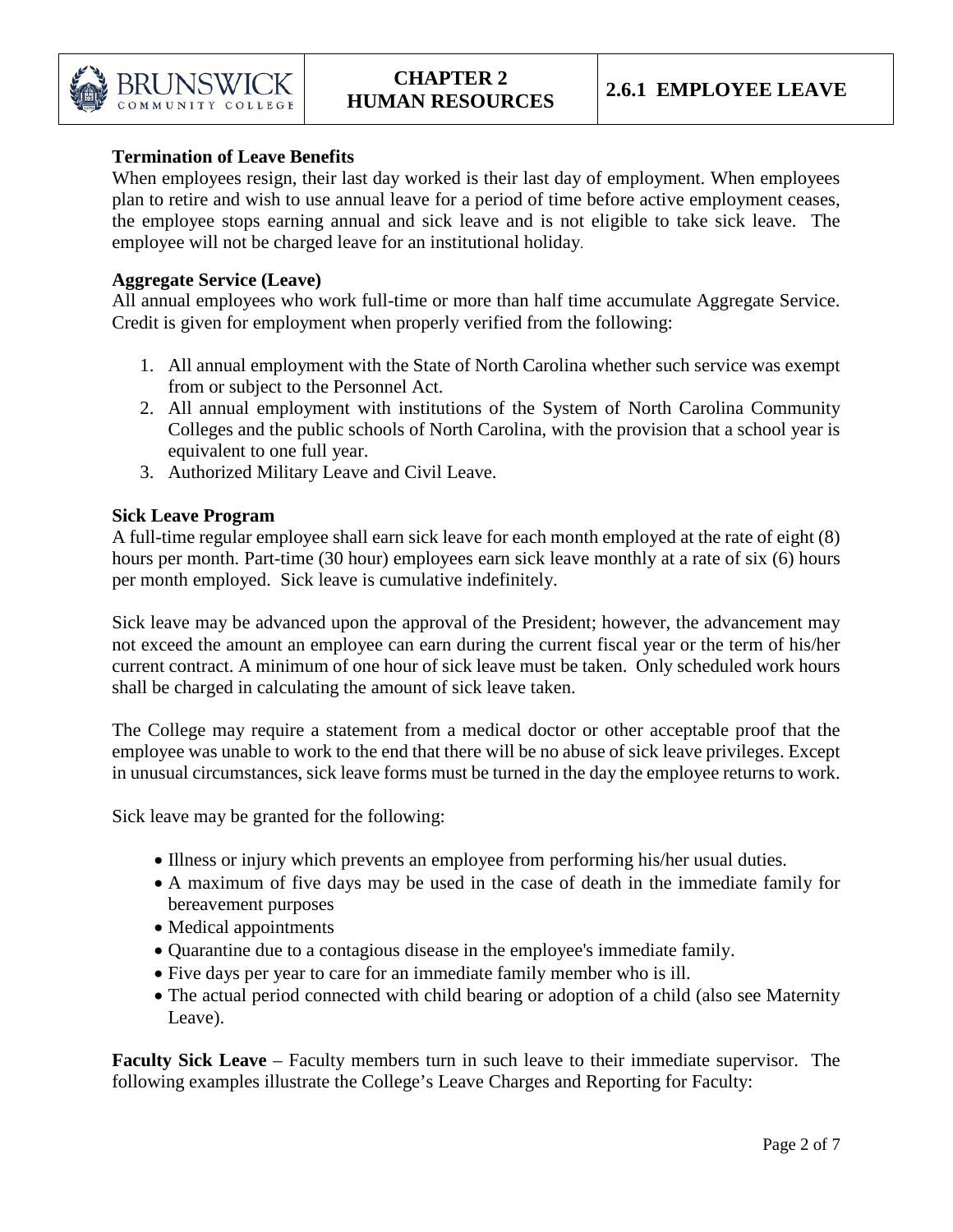

# **CHAPTER 2 HUMAN RESOURCES 2.6.1 EMPLOYEE LEAVE**

- The Instructor has one class. The Instructor is out sick all day and does not report to campus. He/she calls in and arranges for another instructor to teach the class. The instructor will report eight hours of sick leave taken on BCC Leave Form the next day.
- As with the above stated with the class occurring at 9:00 a.m., but the instructor comes in for a full afternoon of work to prepare for class, grade papers, design projects, etc.; then the instructor reports four hours of sick leave for the time taken that morning.
- The instructor has an appointment with a medical doctor and is gone from campus for three hours during which time a one-hour class was scheduled and taught by another instructor. The instructor reports three hours of sick leave.
- The instructor has an appointment with a medical doctor during which time a meeting is called that he/she should attend. The instructor keeps the appointment with the medical doctor and reports the hours of sick leave as the time away from campus.
- The instructor becomes sick or schedules a doctor's appointment on an afternoon when he/she has no class or other scheduled obligations. The instructor does not need to take sick leave.

Brunswick Community College has had a sick leave policy since its inception in September, 1979; therefore, all sick leave accumulated by employees of the College shall be transferred to total service as provided under the N. C. Teachers' and State Employees' Retirement System. Upon retirement, employees who are members of the Retirement System will be allowed one month of retirement credit for each twenty days of accrued sick leave.

Sick leave is not allowable when an employee resigns or plans to retire and wishes to use leave for a period of time after active employment ceases. Should an employee be separated before he has earned all of the sick-leave taken, it will be necessary to make deductions from his/her final salary check for overdrawn leave on a day-for-day basis.

Employees granted leave without pay shall be credited with accrued sick leave if reinstated before the termination date of sick leave without pay.

If an employee is separated from the College but is reinstated within five years from the date of his last workday, the College will reinstate sick leave credits accumulated at the time of separation.

An employee who transfers from a North Carolina public school, community College or technical institute, or state College to Brunswick Community College shall be credited with any sick leave he/she had at the termination of employment with the public school, community College or technical institute or College, or state agency provided that his/her employment was continuous and a record is provided by the transferring institution.

An employee who transfers from a local mental health agency, whether such employment was subject to the North Carolina Teachers' and State Employees' Retirement System or a private system which the local agency has, may transfer his/her sick leave to Brunswick Community College. Only sick leave transferred from a local mental health agency whose employees are under the NC Teachers' and State Employees' Retirement System is eligible for retirement credit.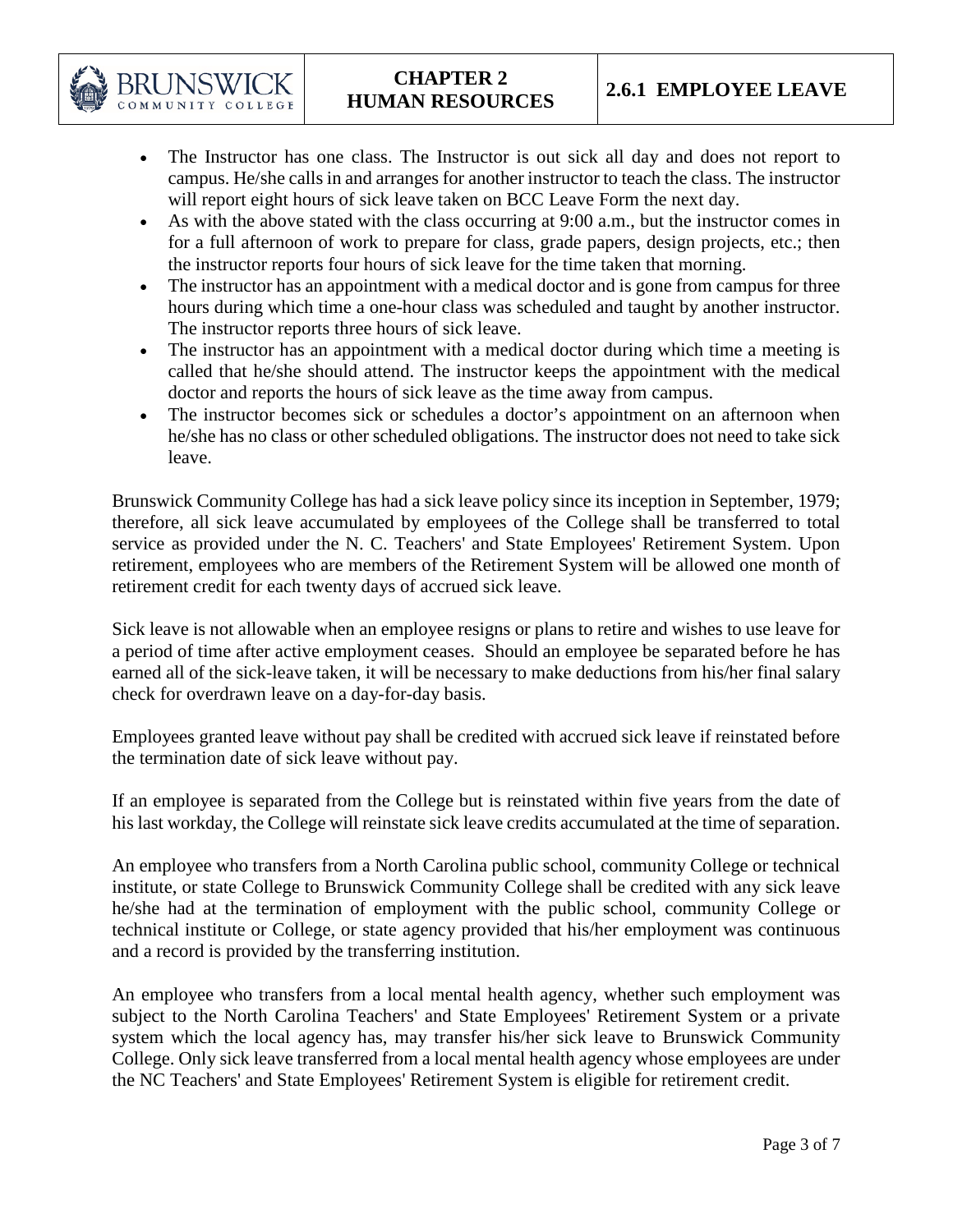

## **Annual Leave Program**

Each full-time employee in a full-time position earns annual leave, except full-time faculty. A day, for leave purposes, will be the number of hours of the regular workday. The rate is based on the length of aggregate service and shall be computed at the following rates. Part-Time 30-hour employees earn annual leave on a prorated basis of 75% of the rate of 40-hour employees.

| <b>Total Years of State Service</b> | <b>Hours</b><br><b>Granted Each</b><br><b>Month</b> | <b>Days Granted</b><br><b>Each Year</b> |
|-------------------------------------|-----------------------------------------------------|-----------------------------------------|
| Less than 5 years                   | 9.33                                                | 13.99                                   |
| 5 but less than 10                  | 11.33                                               | 16.99                                   |
| 10 but less than 15                 | 13.33                                               | 19.99                                   |
| 15 but less than 20                 | 15.33                                               | 22.99                                   |
| 20 years or more                    | 17.33                                               | 25.99                                   |
|                                     |                                                     |                                         |

Annual leave may be accumulated without any applicable maximum until June 30 of each fiscal year. However, if the employee separates from service, payment for accumulated annual leave shall not exceed 240 hours. On June 30, any employee with more than 240 hours of accumulated leave shall have the excess accumulation transferred to sick leave so that only 240 hours are carried forward to July 1 of the next fiscal year. If an employee has excess leave accumulated during the latter part of the year and is unable to take such leave because of staffing demands, the employee shall receive no special consideration either in scheduling annual leave or in receiving any exception to the maximum accumulation.

Annual leave may be advanced upon the discretion of the President; however, leave shall not exceed the amount an employee can earn during the current fiscal year or the difference between the amount of accumulated leave carried forward and the maximum allowable. New employees (probationary) may be granted leave only as it is earned through the first six months of service. After six months, an employee may be advanced the amount of leave that he/she would earn during the remainder of the fiscal year.

The College will not transfer to or accept annual leave from another jurisdiction.

Except in unusual circumstances, a request for annual leave should be submitted and approved before taking annual leave. A minimum of 30 minutes of annual leave must be taken.

**Uses of Annual Leave**: Annual leave is used primarily as vacation; however, it may also be used for medical appointments, personal reasons, sick leave and for absences resulting from adverse weather conditions and other College closure. If classes are cancelled due to adverse weather or other emergencies, make-up activities are conducted via the College's LMS (Moodle).

The President has the option of excusing the days missed due to closing for adverse weather or emergency situations. If adverse weather conditions or emergency situations necessitate closure,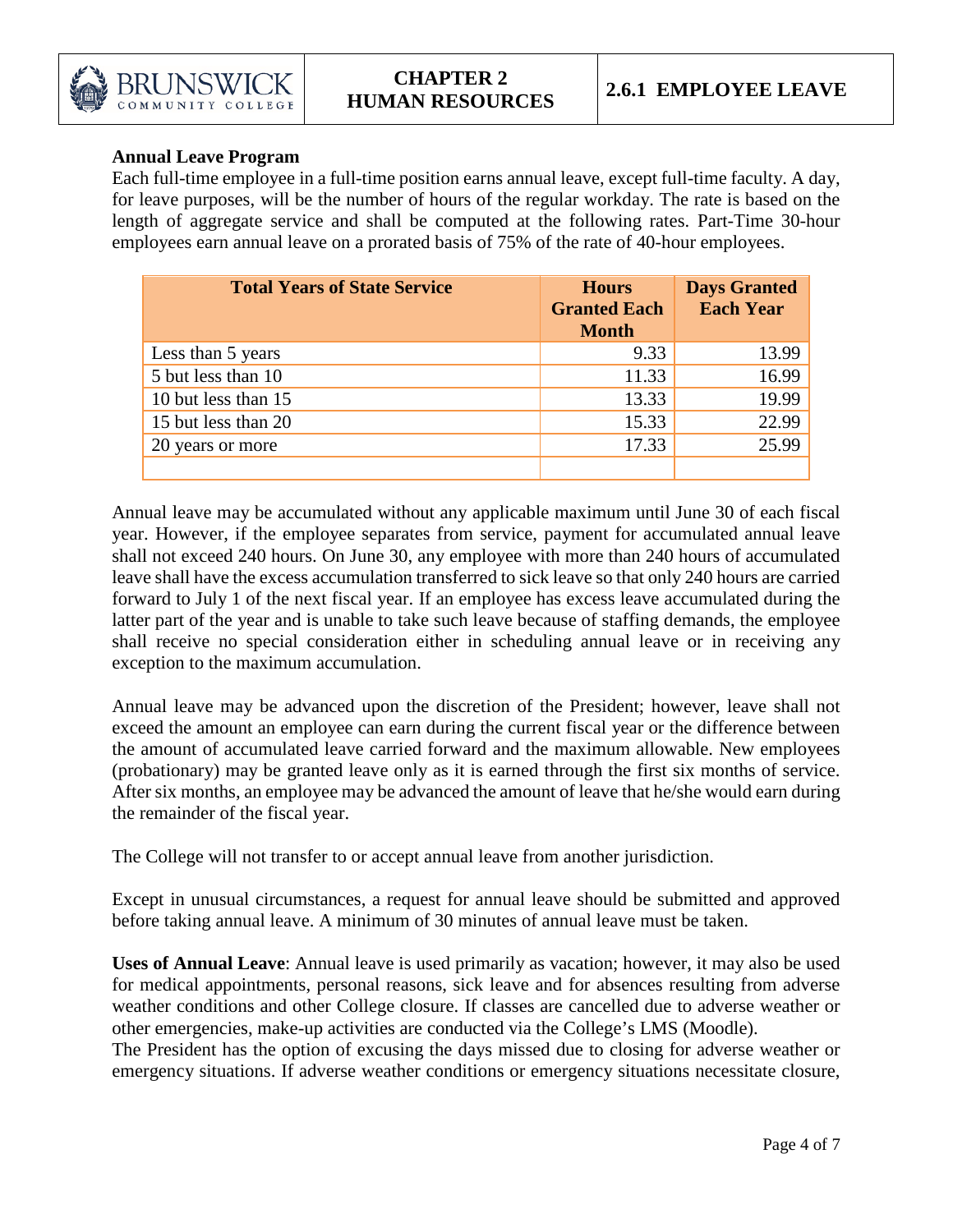

non-instructional staff may be required to make up the missed time or submit annual leave for such time (more than five days).

An employee who terminates employment or the estate of an employee who dies while employed shall be paid for annual leave already accumulated not to exceed a maximum of 240 hours. Any annual leave owed to the College shall be deducted from the employee's final compensation.

Annual leave used as vacation shall be taken only with prior approval of the employee's supervisor. Such leave will be authorized when it least interferes with the efficient operation of the institution. Generally, leave beyond 15 consecutive days will not be approved without permission from the employee's supervisor.

**Full-time Faculty employees and Part-Time Temporary Faculty** employees do not accrue annual leave. They do not work when classes are not in session with the exception of: (1) orientation days; (2) registration; (3) workdays as designated by the College administration for workshops or faculty professional development.

**Full-time Faculty employees may request two days of personal paid leave** per contract period provided that completed leave forms are submitted in advance and class work/assignments are attached.

**Benefits during Annual Leave**: During use of annual leave, employees continue to earn normal benefits including leave. No benefits are earned when an employee is on terminal leave.

Employees may be required to take annual leave if the College is closed for adverse weather, emergencies, and the closing of the College during holidays.

## **Voluntary Shared Leave Policy**

Governed by separate Board of Trustees' Policy 2.6.4

#### **Military Leave**

Military leave shall be granted without pay to all full-time, part-time regular and probationary employees for 120 working hours annually, for any type of active military duty. The service member shall make a reasonable attempt to submit a copy of his/her active military duty orders to his/her direct supervisor prior to deployment; the College understands that there are circumstances when this is not possible.

The College shall provide the **active military supplement benefit** up to (120) working hours annually for military service members who are eligible. The active military supplement benefit allows for the military service members to be made financially whole when called upon for active military duty. The active military supplement benefit will be applied when the gross military basic pay is **less than** the employee's pay. The employee shall receive payment equal to the difference between the two amounts. The service members shall be responsible for sending in their monthly **Military Leave and Earnings Statement** upon completion of their (120) hours of active duty.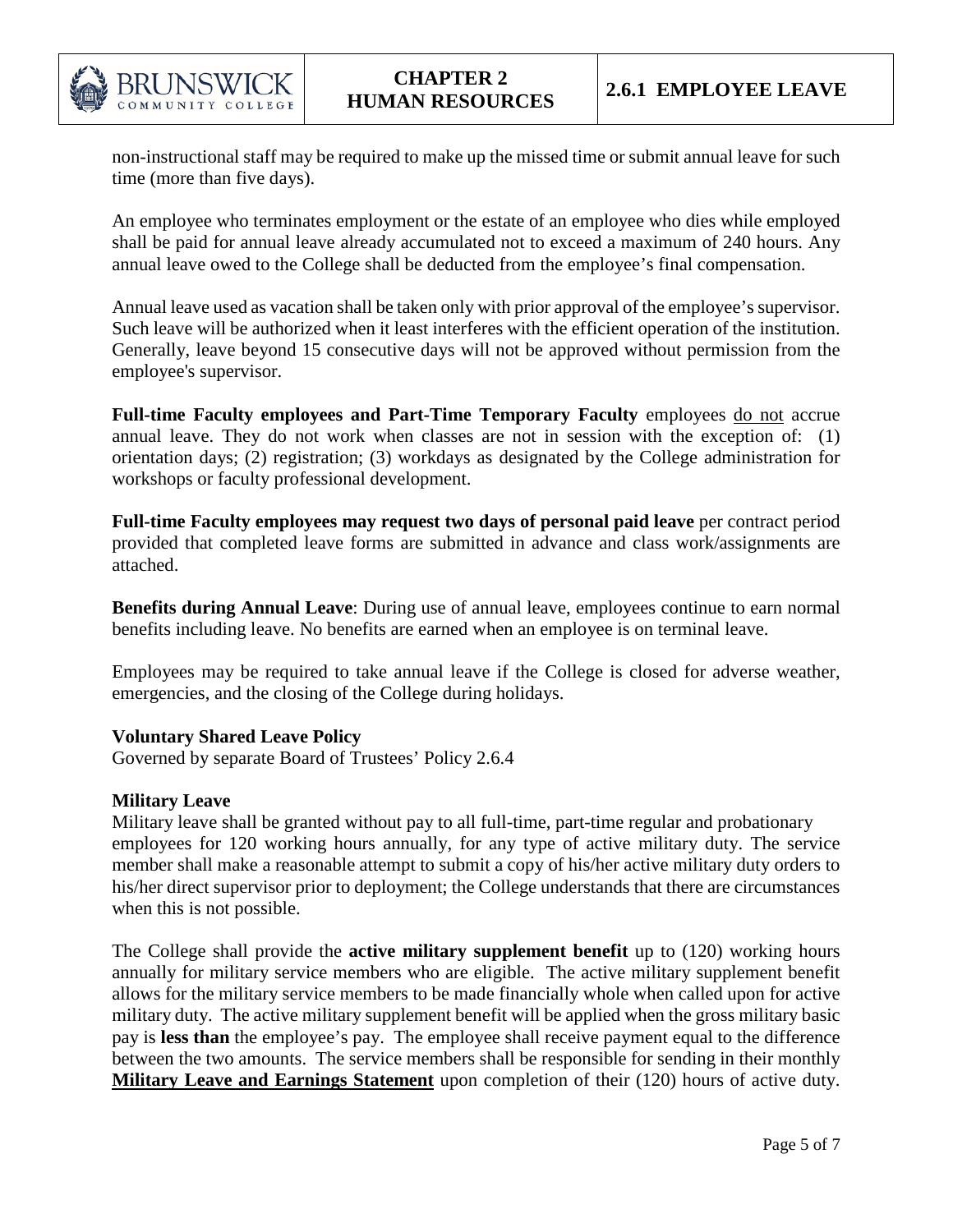

The Military Leave and Earnings Statement must be received by the payroll department within **five** (**5**) business days after returning from active duty.

Active Military Supplement Benefit Example:

| <b>College Pay</b>                        | \$10.00 an hour x 120 hours = \$1,200.00 |
|-------------------------------------------|------------------------------------------|
| <b>Gross Military Basic Pay</b>           | \$9.50 an hour x 120 hours = \$1,140.00  |
| <b>Active Military Supplement Benefit</b> | $$1,200.00 - $1,140.00 = $60.00$         |

More information is available on the Employee Services Office bulletin board and the **Uniformed Services Employment and Reemployment Rights Act** (**USERRA**) website: [https://www.dol.gov/vets/programs/userra/.](https://www.dol.gov/vets/programs/userra/)

**Leave without Pay** Leave without pay may be granted to employees for any reasons deemed justified by the President of Brunswick Community College. Leave without pay normally shall not exceed 12 weeks, but may be extended based on individual circumstances. Employees may qualify for unpaid leave under the Family and Medical Leave Act (FMLA) and should consult Human Resources when they determine Leave without Pay is required.

**Employee Responsibility Regarding Leave without Pay**: The employee shall apply in writing to his/her supervisor for leave without pay. The request for leave should be forwarded to the President, with the supervisor's recommendation, for his/her approval or disapproval. If, after the leave without pay is approved, the employee decides not to return to work, the employee's supervisor should be notified immediately. At least thirty calendar days prior to the end of the leave, the employee shall give written notice of intent to return to work; otherwise, the College is not required to provide reinstatement. Failure to report to work at the expiration of the leave, unless an extension is granted, will be considered a resignation. Every effort will be made to reinstate the returning employee to the same position or one of like seniority, status and pay.

**Retention of Benefits during Leave without Pay:** The employee shall retain all accumulated unused annual and sick leave. While on leave without pay, the employee may continue coverage under the State's health insurance program by paying the full premium cost (no contribution by the State). An employee's longevity date will be adjusted as determined by the length of the leave without pay. Eligibility to accumulate service time for leave and longevity purposes ceases on the date that leave, without pay begins.

**Civil Leave** A full-time College employee called for jury duty or as a court witness for the federal or state Governments, or a sub-division thereof, shall receive leave with pay for such duty during the required absence without charge to accumulated annual or sick leave. A certified attendance form from the clerk of court is required to receive leave with pay.

An employee may keep fees and travel allowances received for jury or witness duty in addition to regular compensation, except that employees must turn over to the College any witness fees or